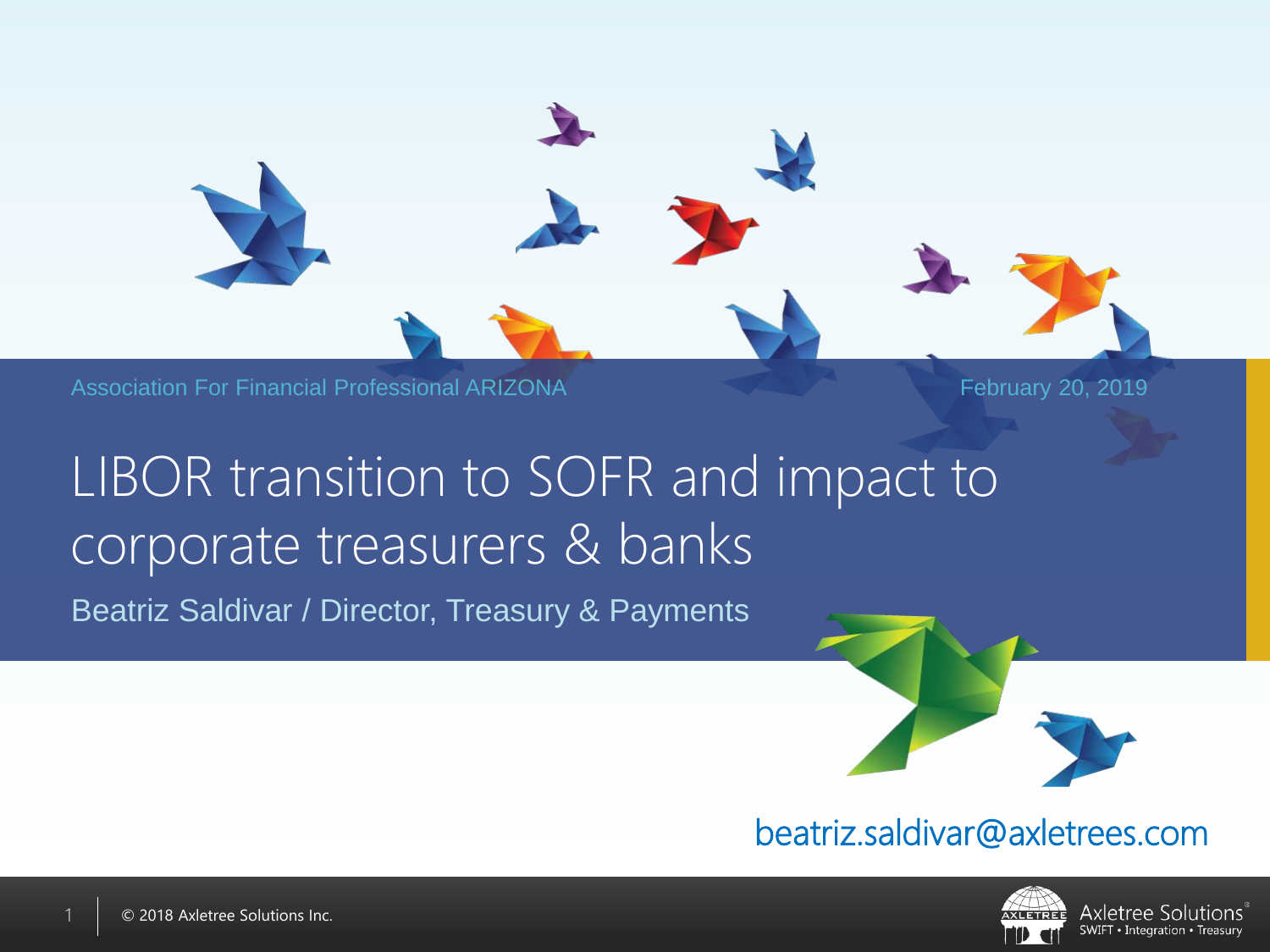# Did you know?

"Every weekday about 11am., 18 large banks, report the rate at which they believe they can borrow a reasonable amount of dollars from each other …"

> Source: Blomberg, AFP, PWC, The Global Treasurer, CNN Money, CNBC,

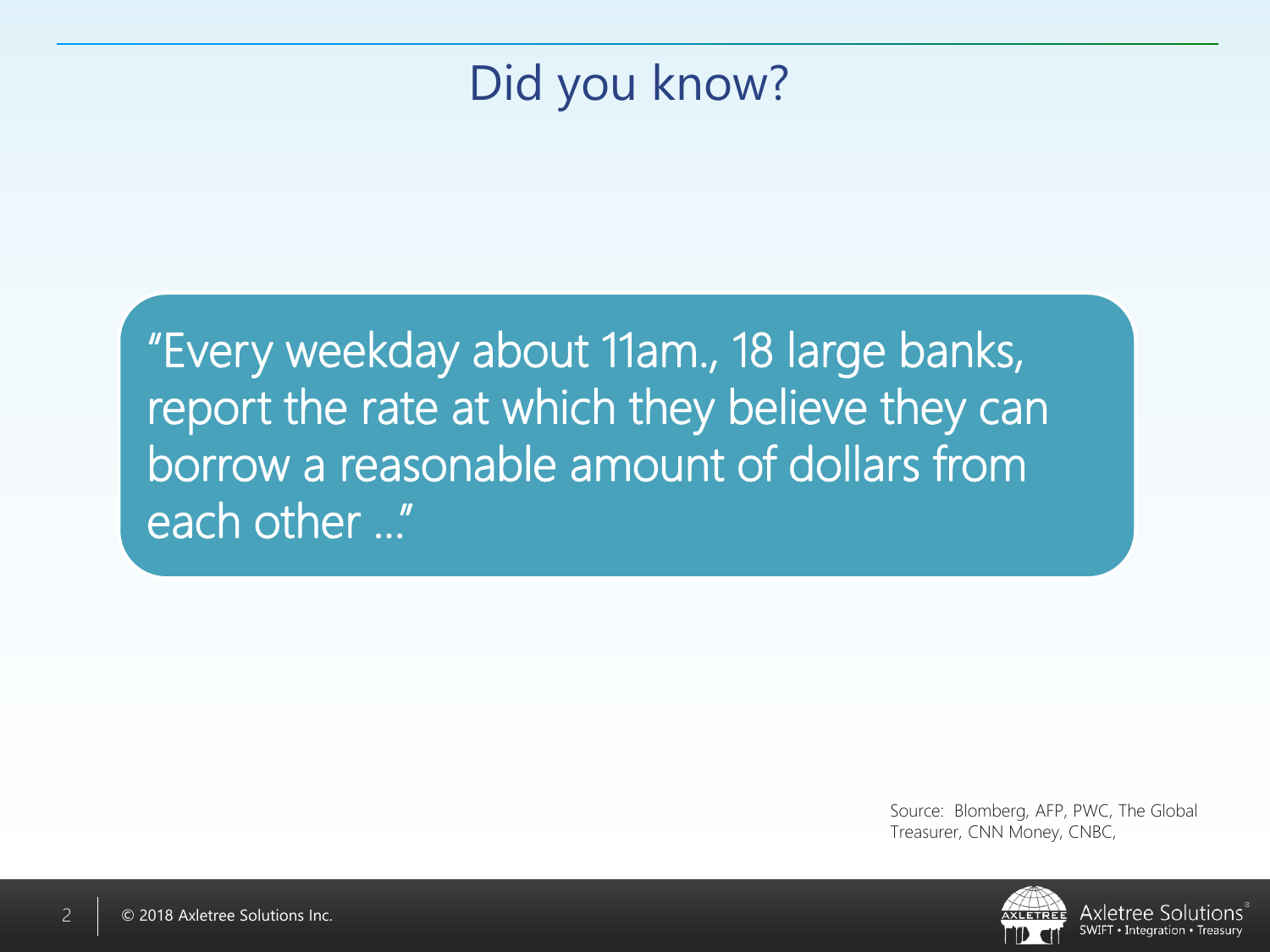# What is LIBOR?

• London Inter-Bank Offered Rate

Inter-bank lending rate (interest rate at which banks offer to lend funds

Benchmark rate "for over \$200 trillion of USD – based derivatives & loans"

> Source: Blomberg, AFP, PWC, The Global Treasurer, CNN Money, CNBC,

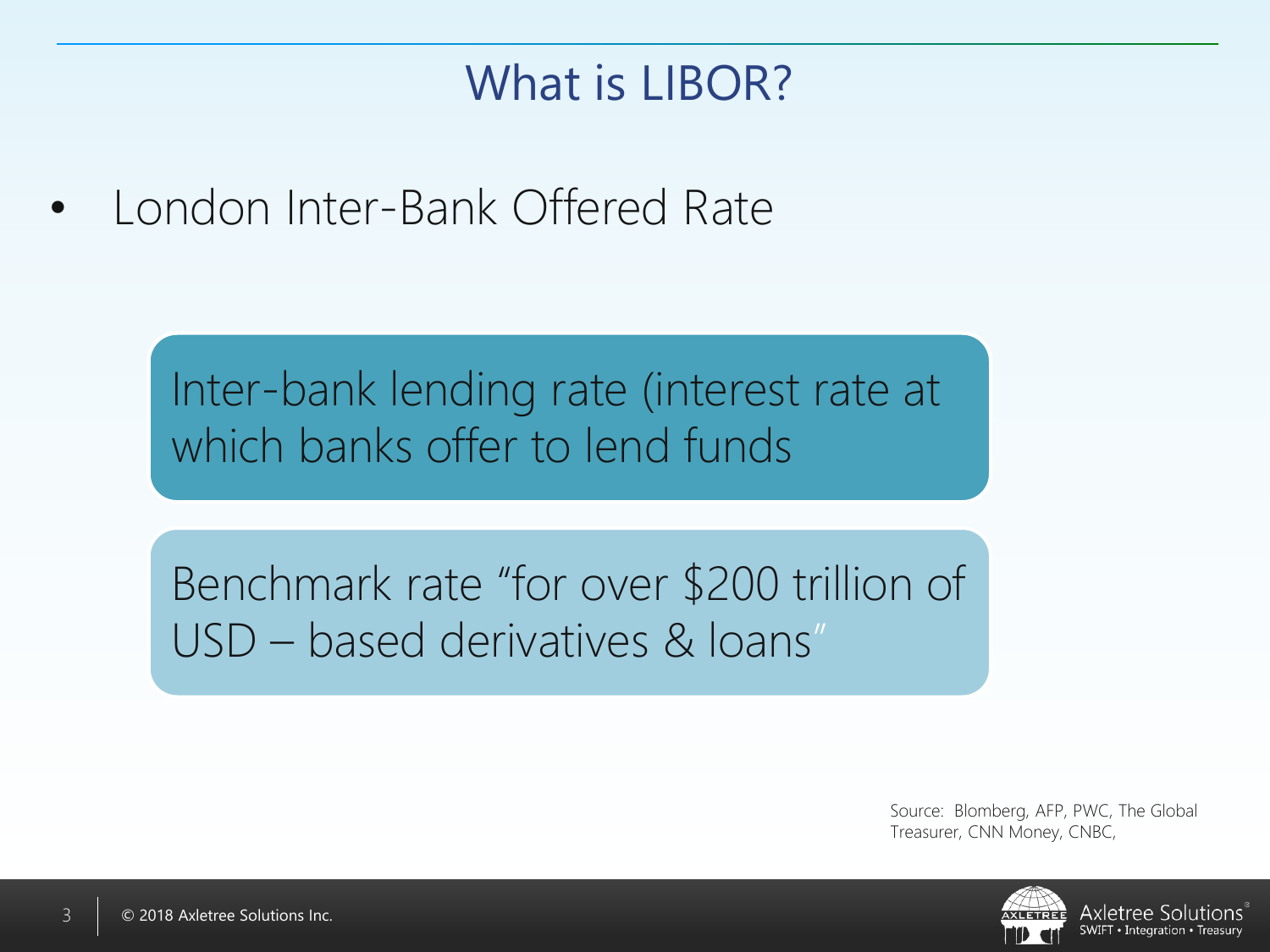### LIBOR SANDAL

2012 Financial Industry Regulators discovered manipulation

Between large US and European Banks

By 2013 widespread manipulations was discovered



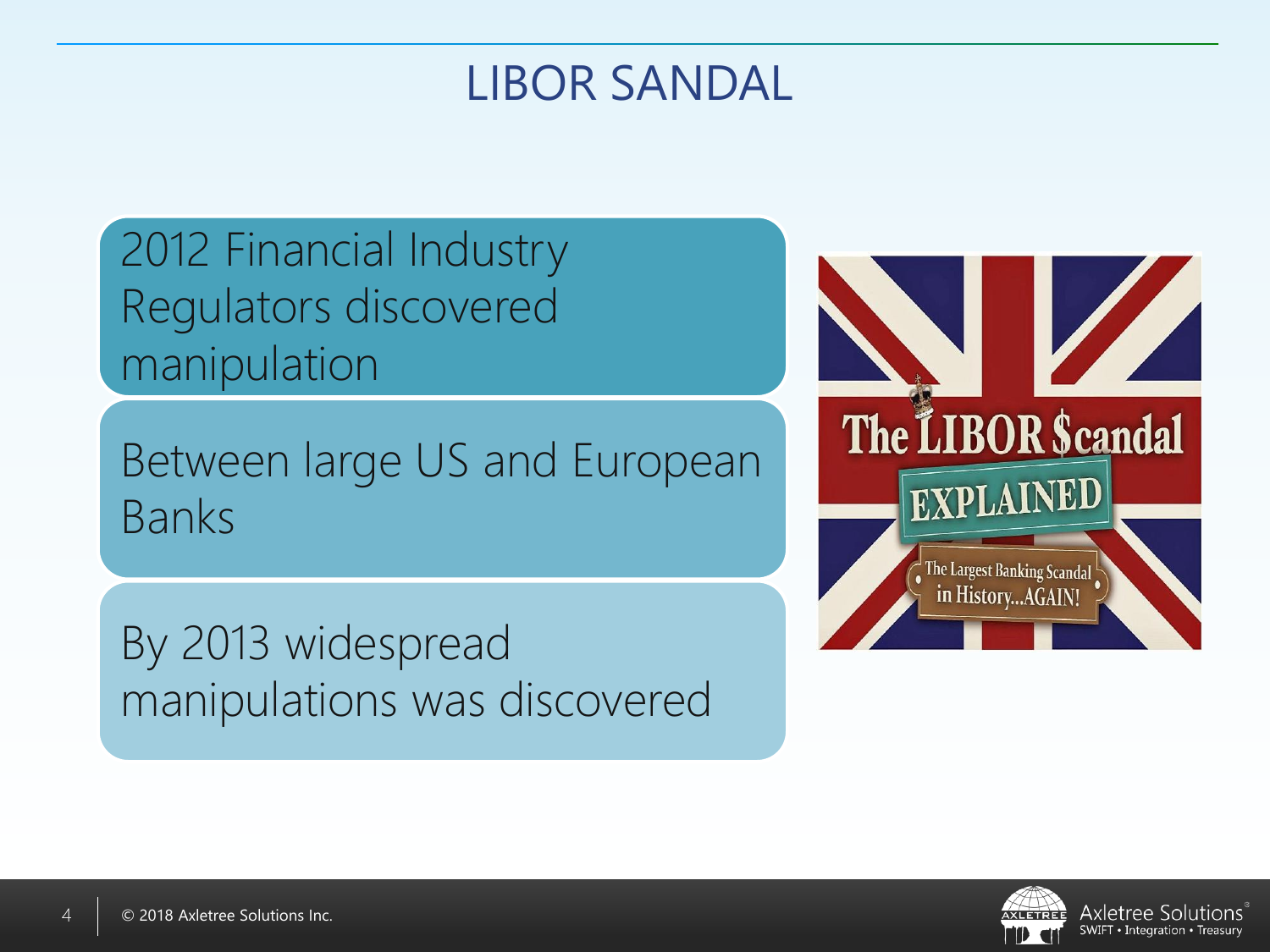# Timeline of events

#### End of an era

The benchmark Libor will soon be replaced by the Secured overnight financing rate, or SOFR. Here is a timeline of events

Summer 2012: Several big banks cited for manipulating Libor

June 2017: Fed committee recommends SOFR as an alternative to Libor

July 2017: U.K. regulator announces that Libor will be phased out

April 2018: New York Fed begins publishing daily SOFR prices

December 2021: Phase-out of Libor set to begin

Source: American Banker

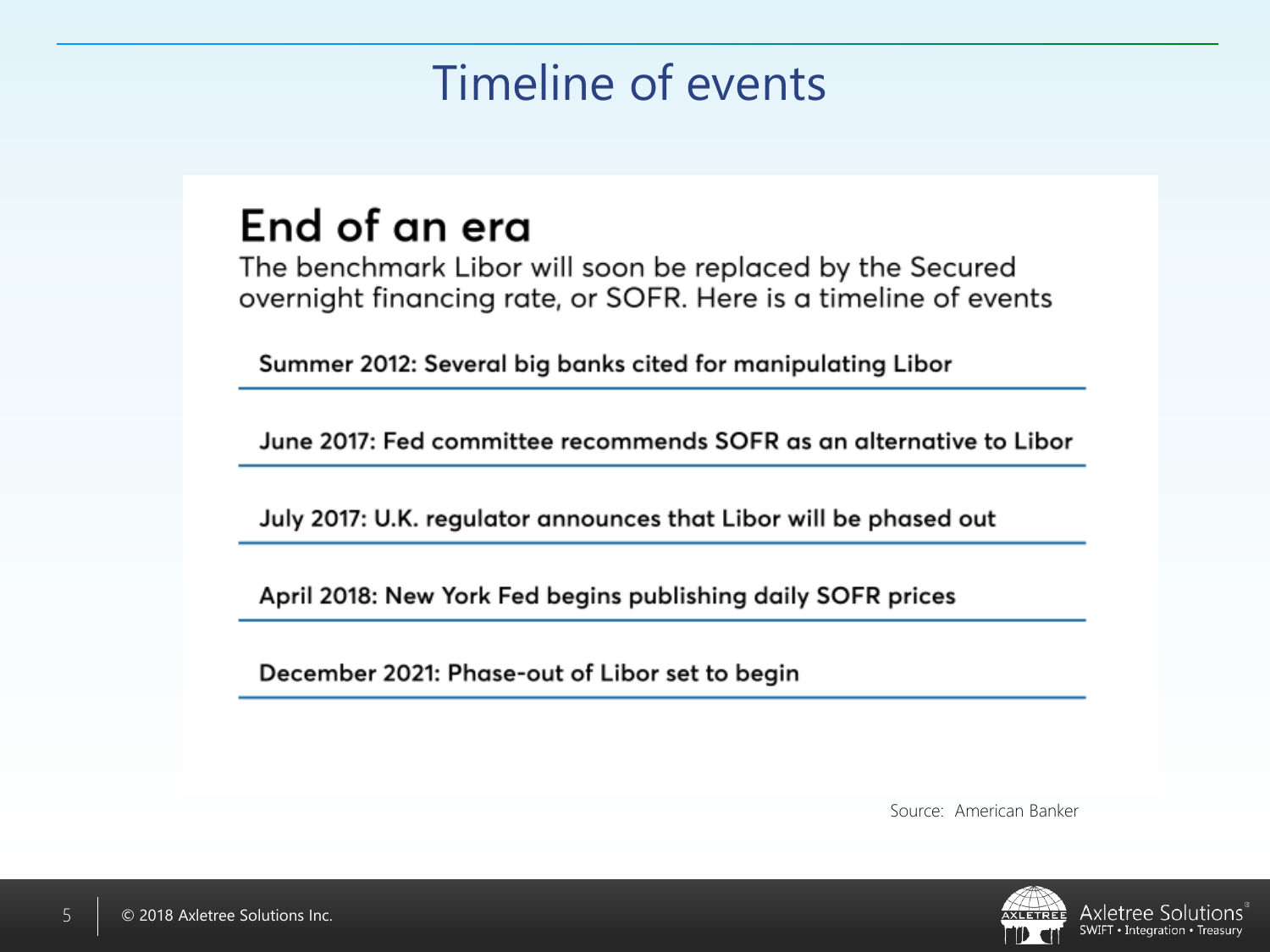### LIBOR SANDAL

Barclays was the first bank to settle

December 2012 investment bank UBS, had agreed to pay \$1.5bn to, UK and Swiss authorities

September 2013, ICAP agreed to settle (first interdealer broker to settle)

UBS, Barclays and Royal Bank of Scotland paid a combined \$2.4bn in penalties

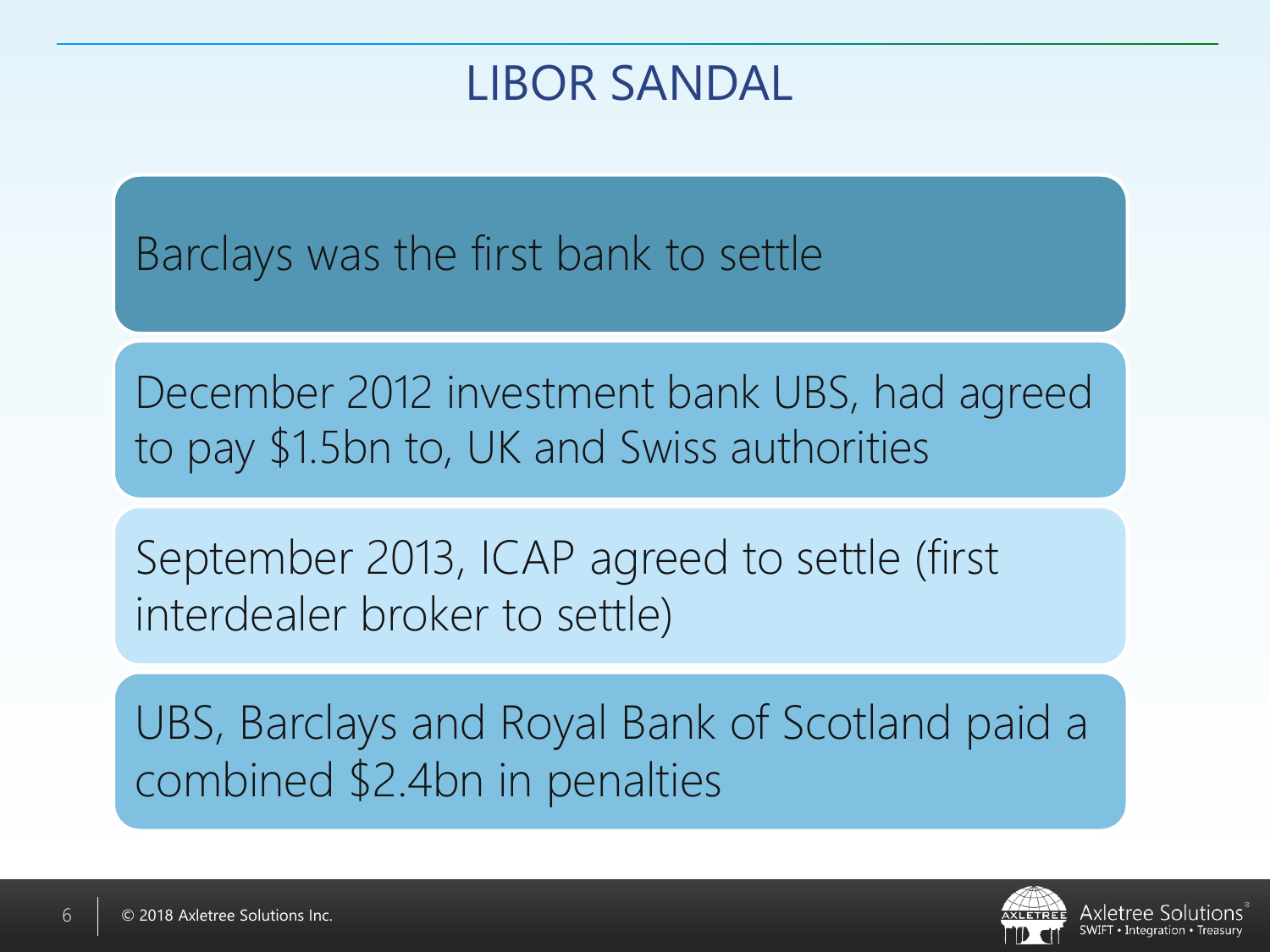# Board of Governors Federal Reserve System Bank of New York

Alternative Reference Rates Committee (ARCC) \*June 2017, its identification of the Secured Overnight Financing Rate (SOFR) to replace LIBOR

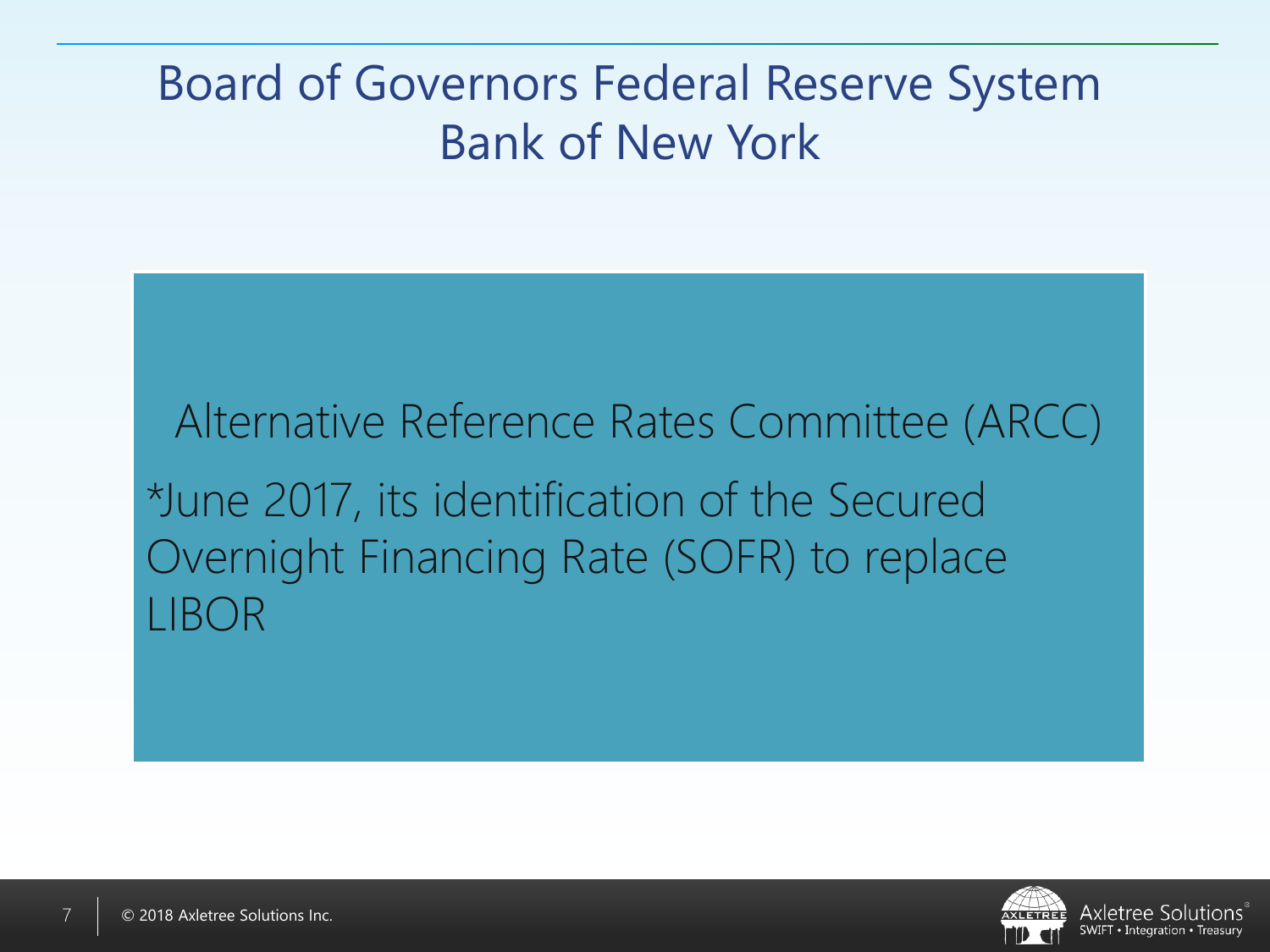# What is SOFR?

# Secured Overnight Financing Rate

Broad measure of the cost of borrowing cash overnight collateralized by Treasury securities

Intended to take the place of LIBOR when is discontinued at end of 2021

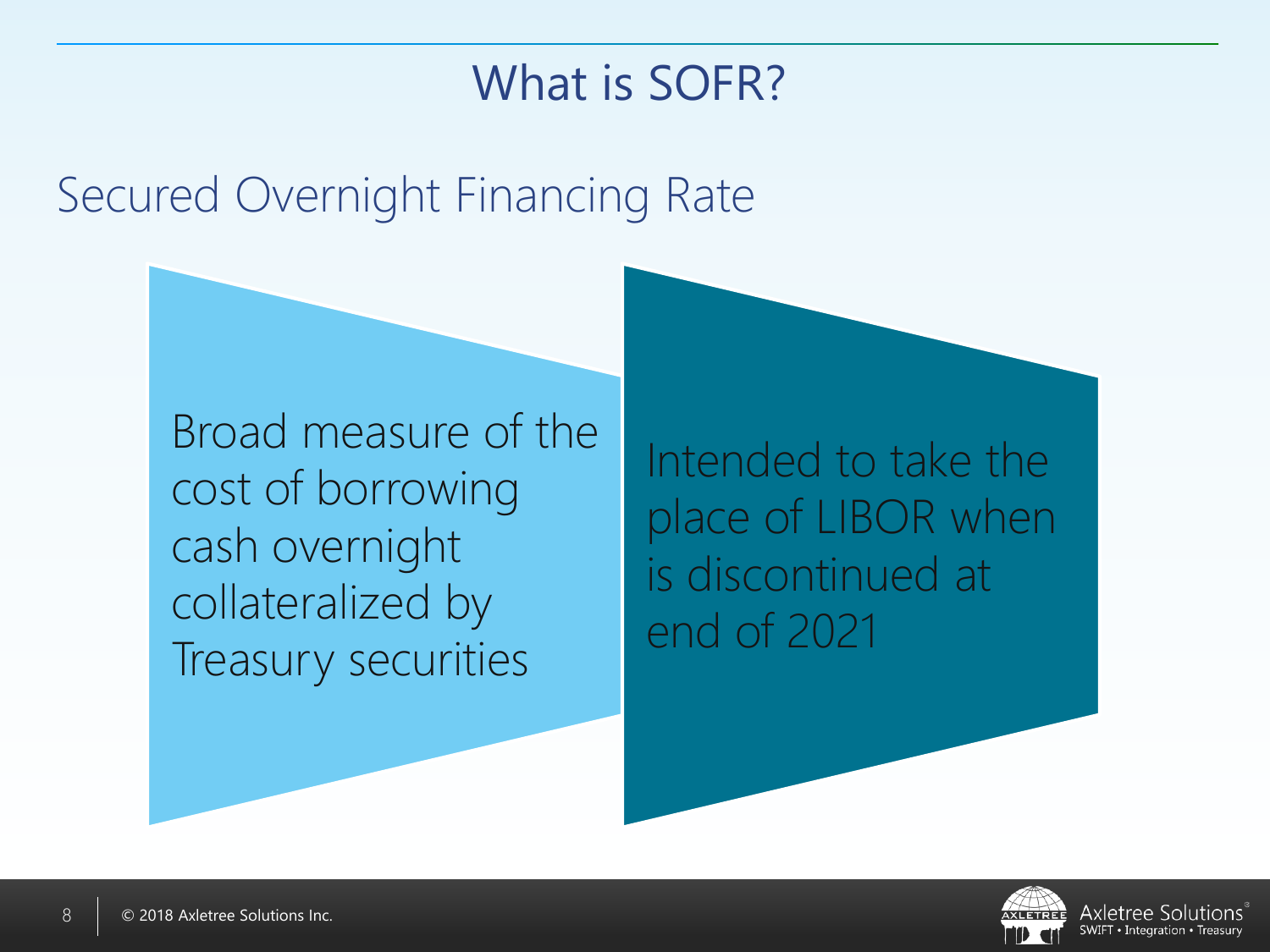# Planning Ahead

• "LIBOR Fallback" Language is not limited to:



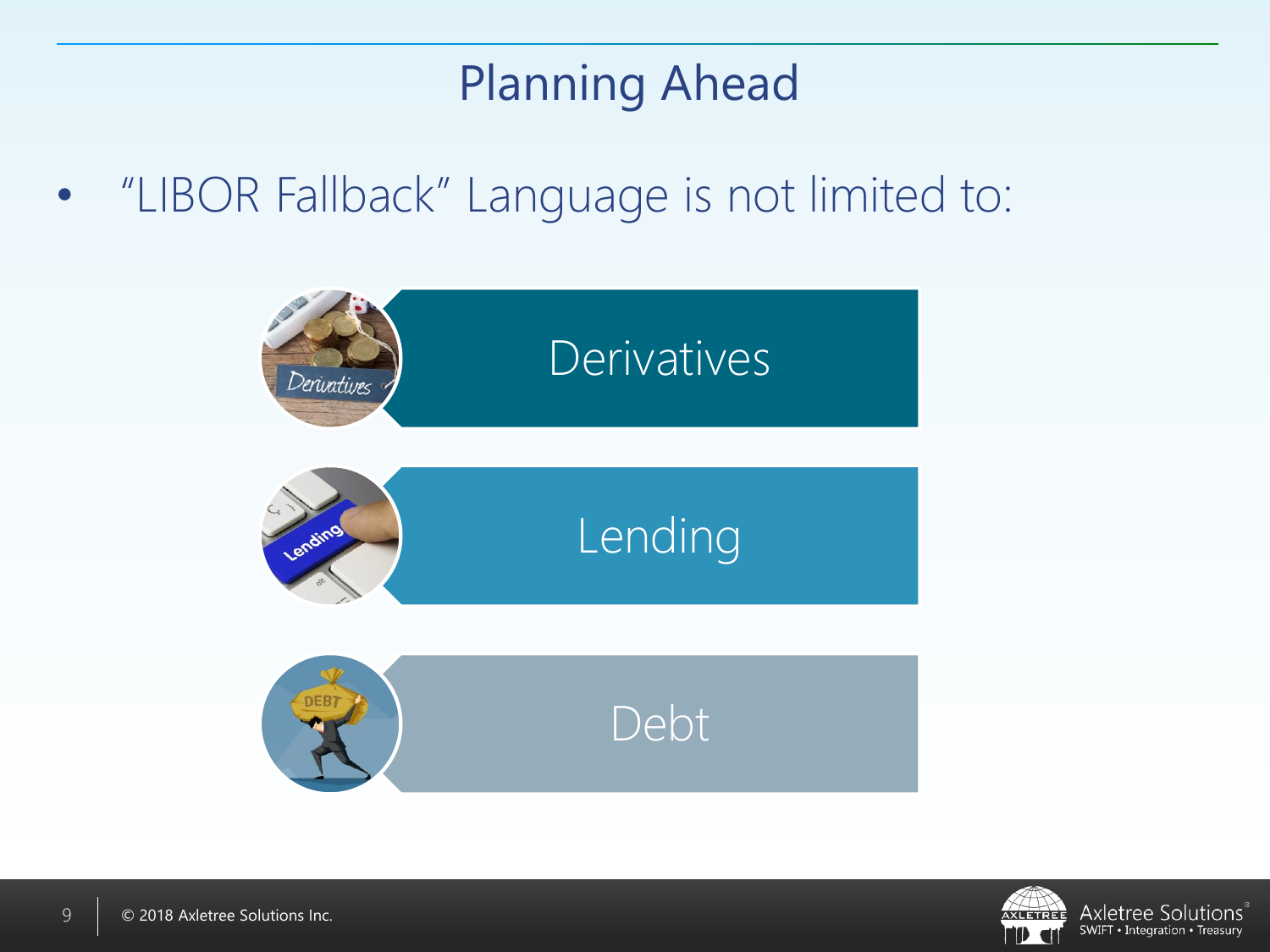# Impact to Corporate Treasurers

LIBOR has been around for 30 years, why should I care?

| <b>Committed lines</b><br>with banks                                 | Future credit<br>facilities     | Floating-rate debt<br>instruments    |
|----------------------------------------------------------------------|---------------------------------|--------------------------------------|
| Intercompany<br>funding agreements<br>and late payments<br>penalties | <b>ISDA Master</b><br>agreement | Corporate's systems<br>and processes |

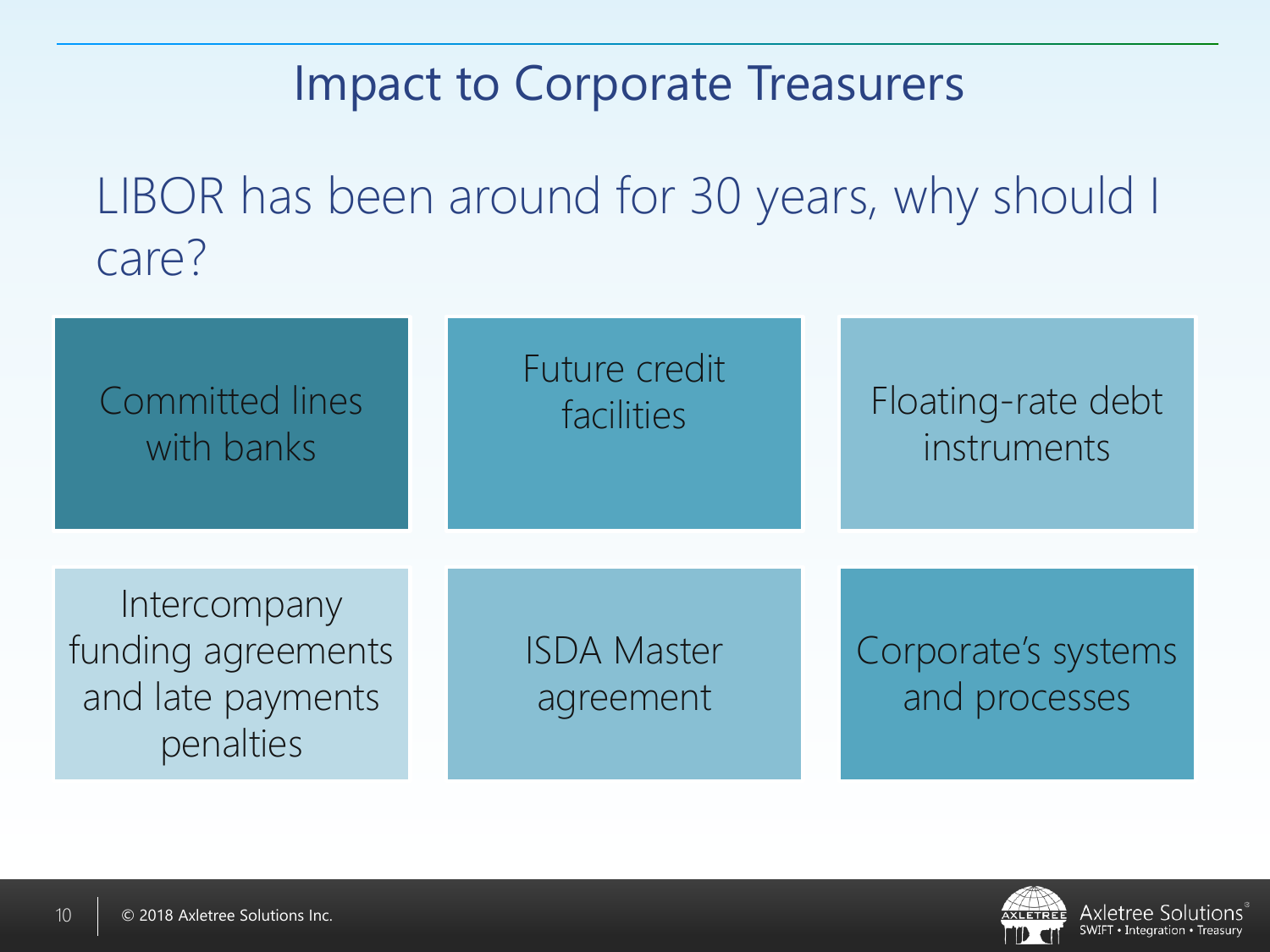# Impact to Corporate Treasurers



- Costly changes
- Hedging & Hedge Accounting
- New benchmark could critically affect existing hedge accounting treatments
- Tax consequences
- LIBOR has 5 different currency benchmarks
- Risk of practical mechanics

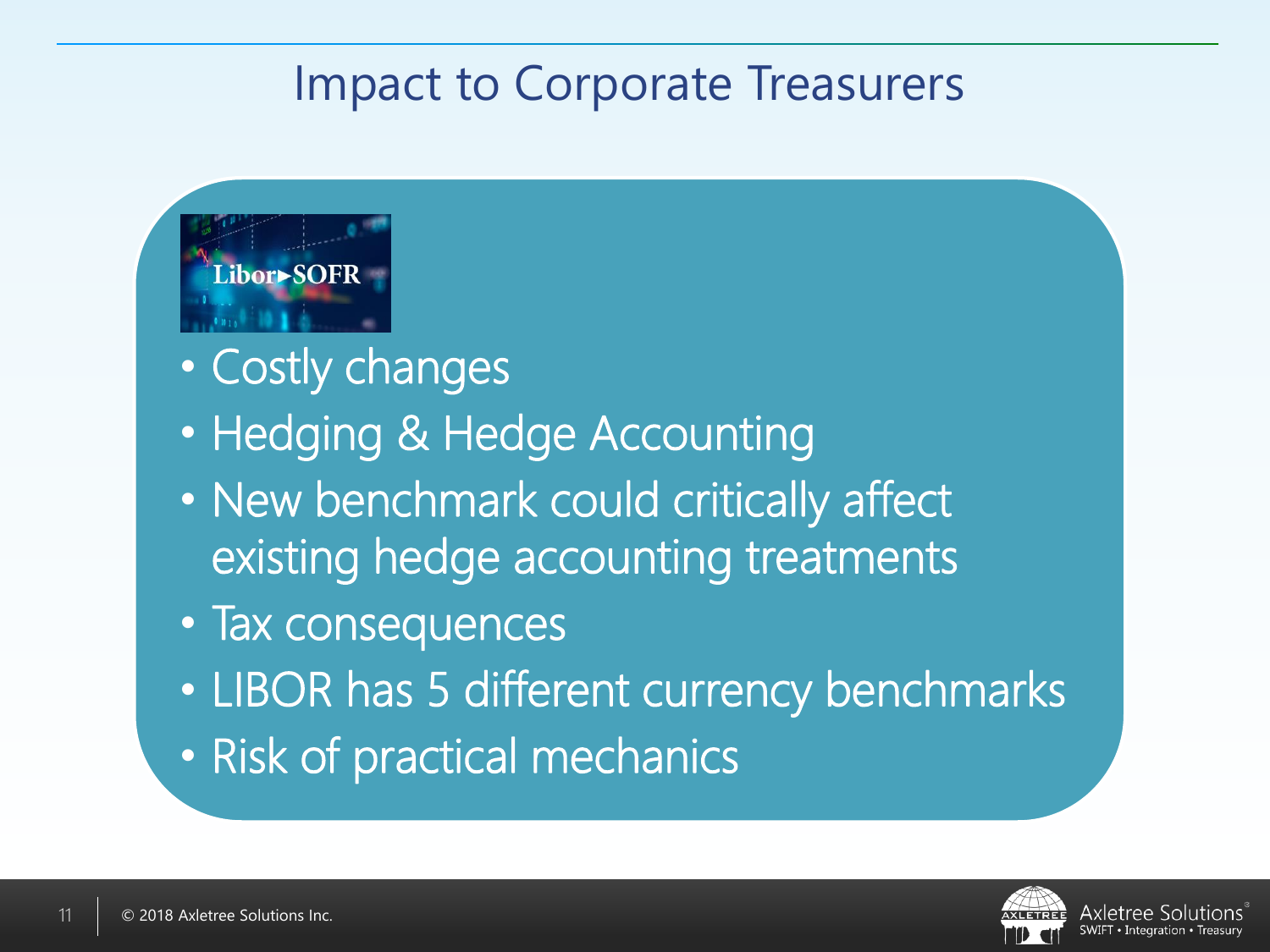# Impact to Corporate Treasurers



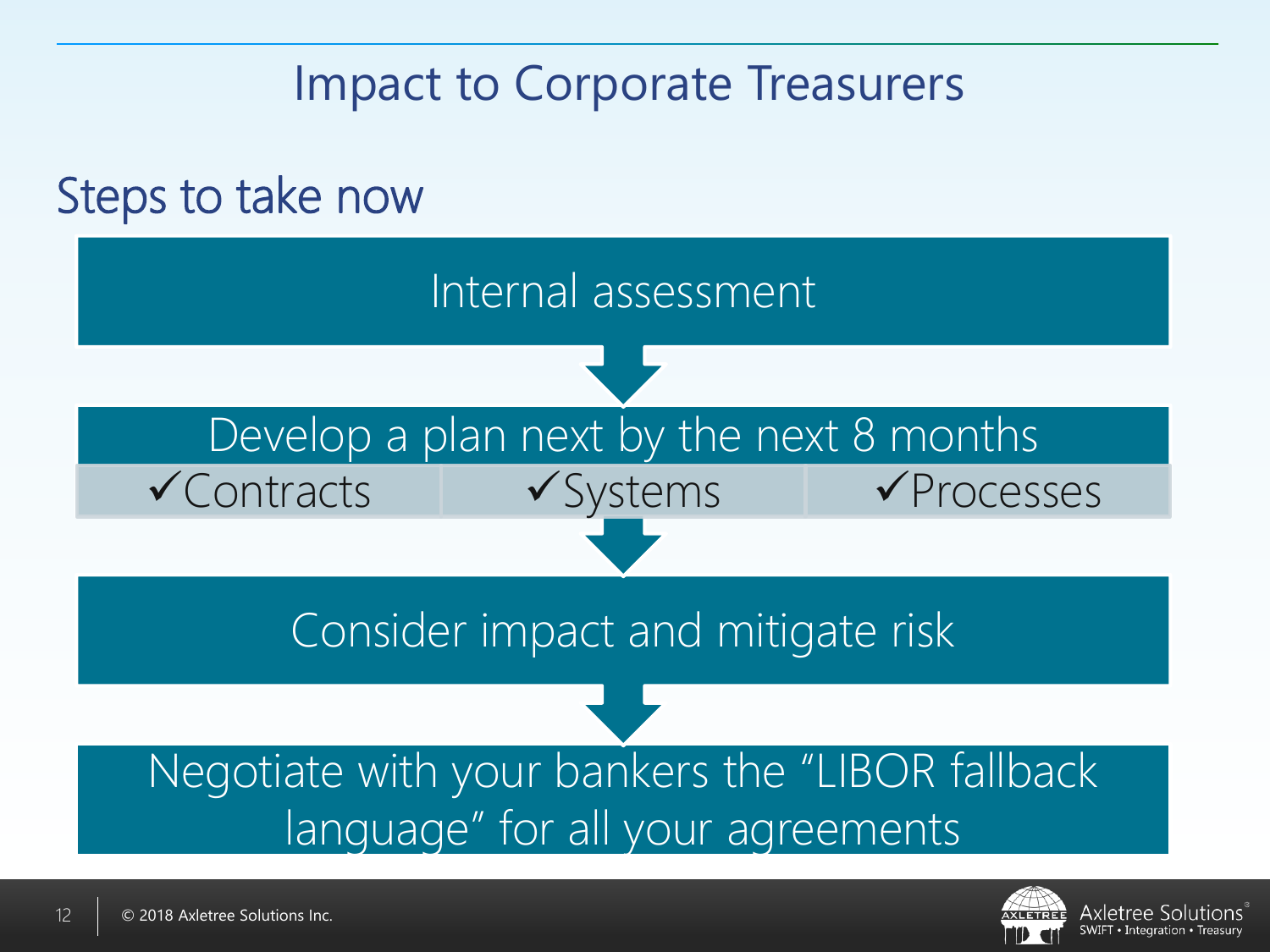## Impact Across Corporate Treasury



Source: The Global Treasurer & Financial Times

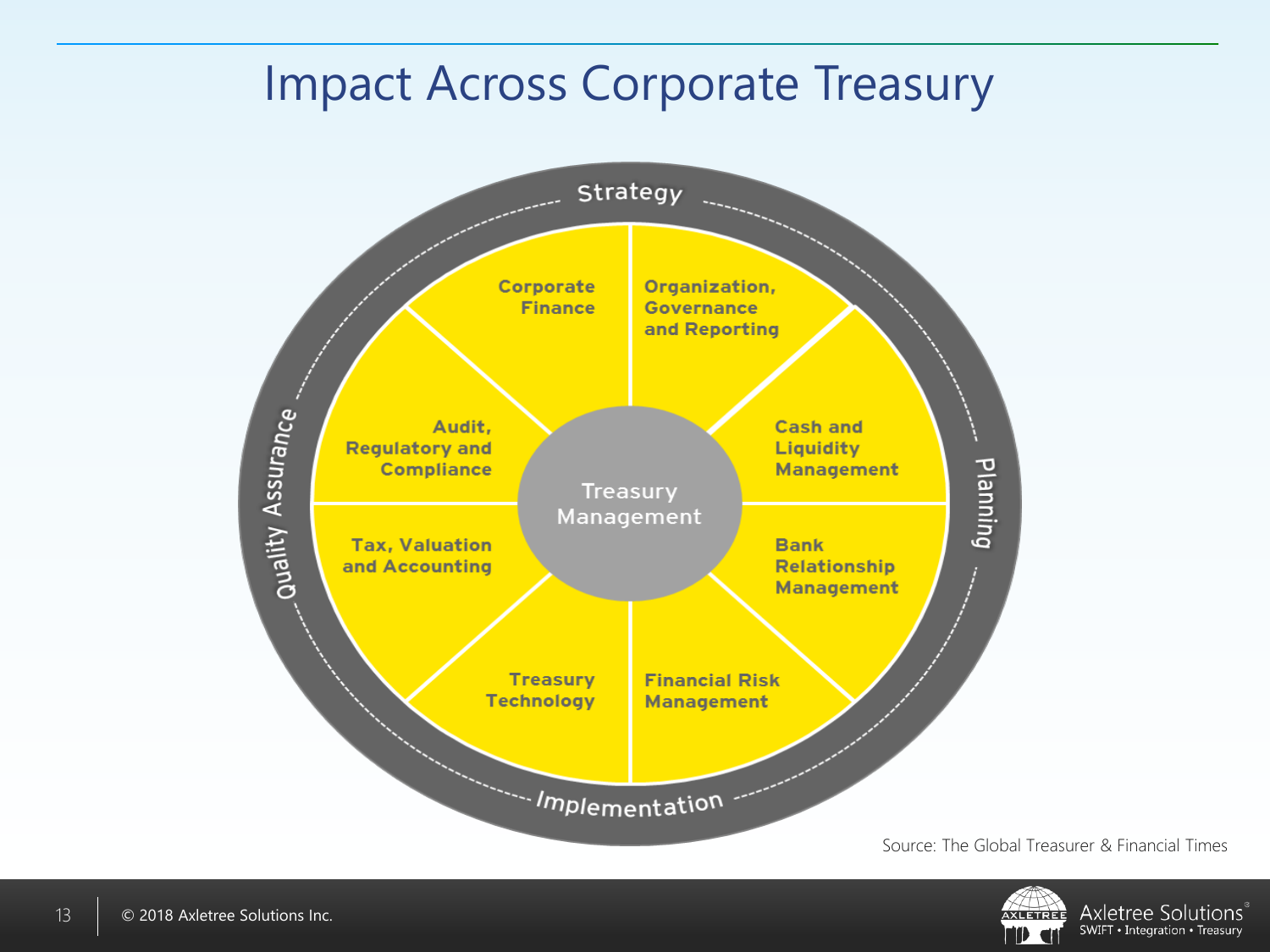### Impact Across Corporate Treasury

"It therefore matters what happens to Libor or, more importantly, what replaces it — so the markets can continue to function as normal, and companies can continue to raise funding or capital and manage the interest rate risk that comes with it."



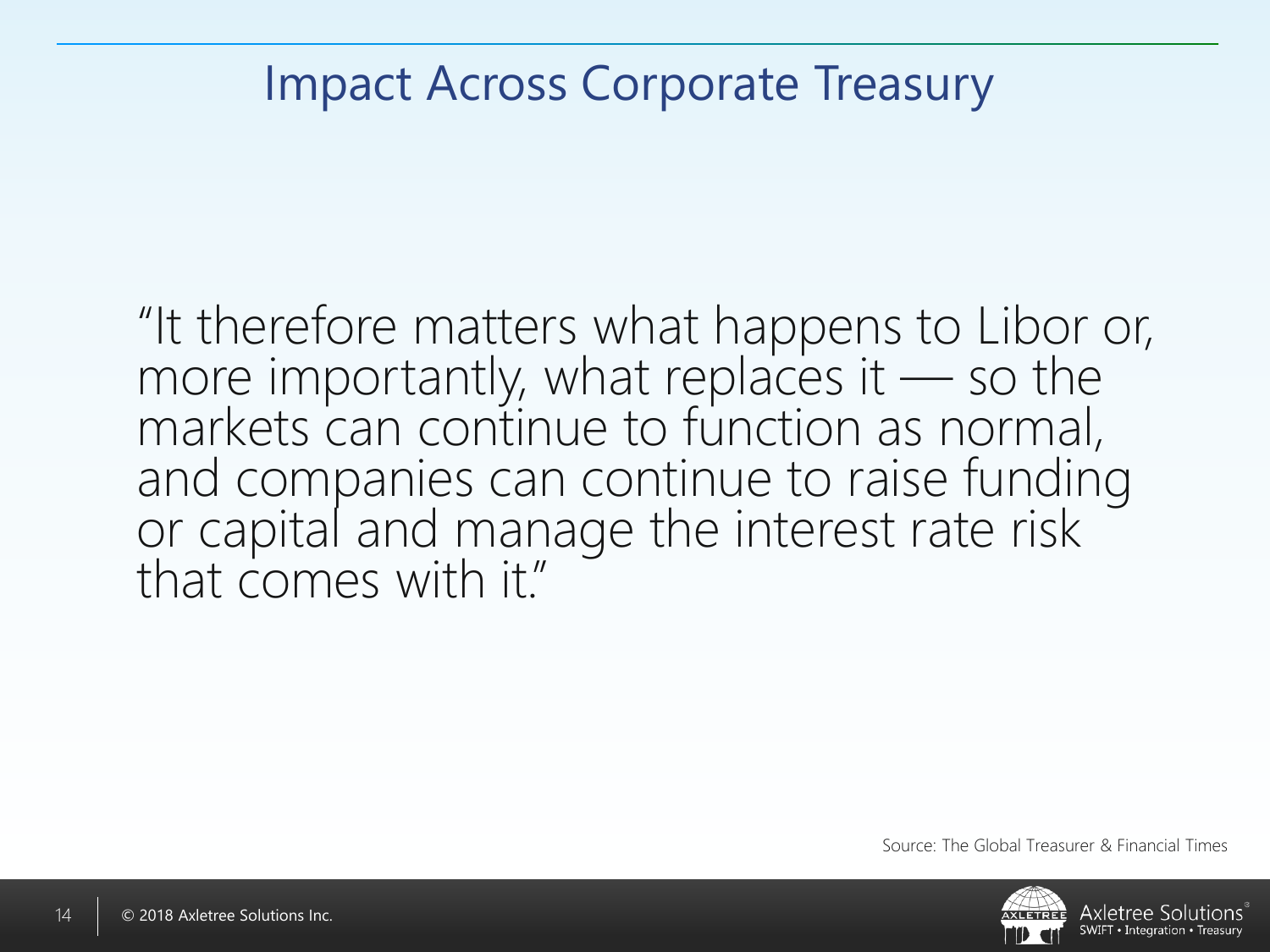### Impact to Banks

"SOFR is based on overnight repurchase agreements, so it doesn't reflect longer-term credit risk. Libor, by contrast, is the rate reflects what banks pay to borrow from one another, so it always takes credit risk into account.

The result is that the rates, at least right now, vary widely, and if that's the case when SOFR takes effect in three years, banks could find themselves locked into loans that don't match up with benchmark rates."

Source: American Banker

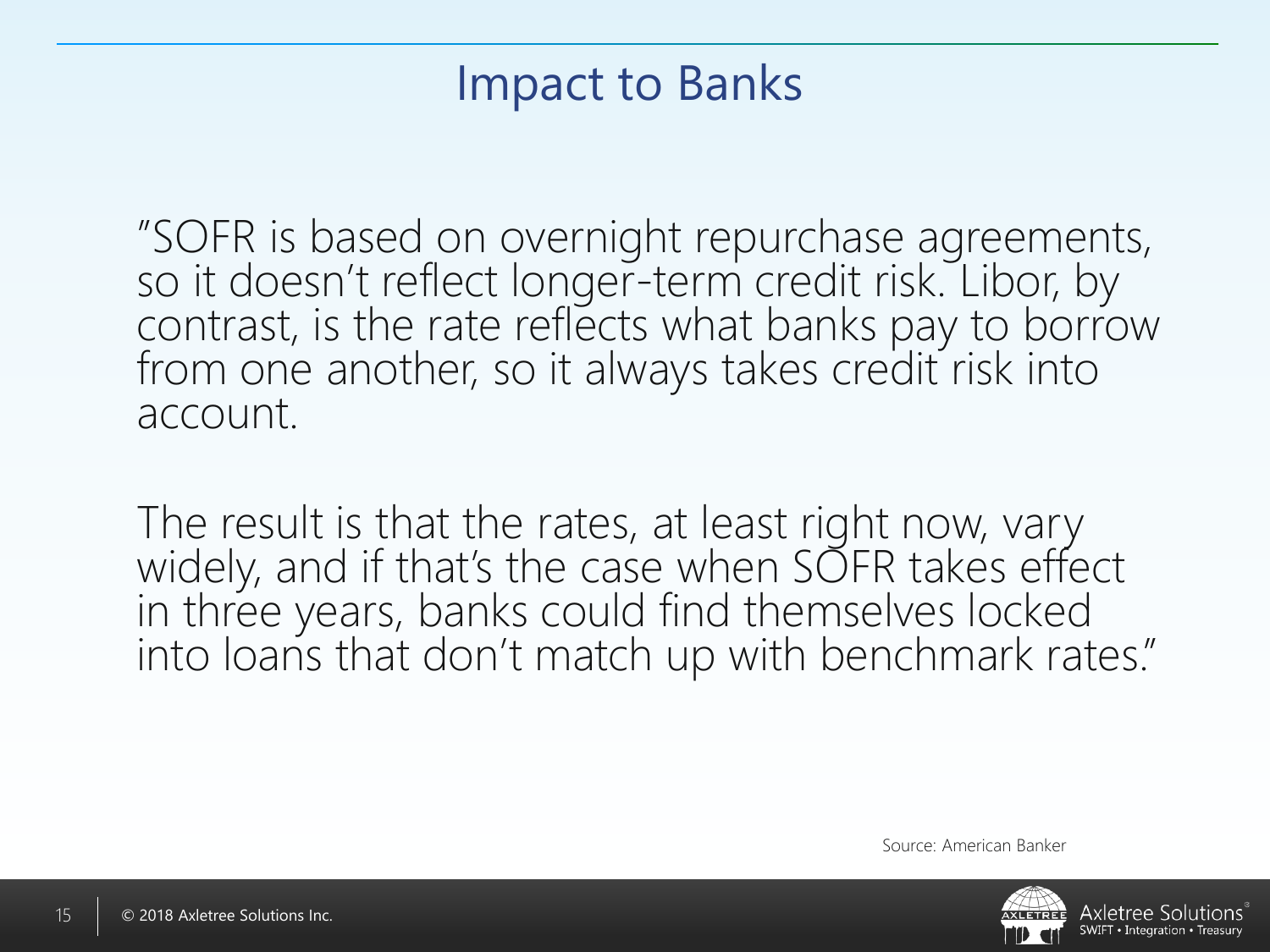### Adoption of ARRs multi-annual process

| Jurisdiction                  | <b>Current benchmark</b> | Recommended alternative RFR                                                                                           |
|-------------------------------|--------------------------|-----------------------------------------------------------------------------------------------------------------------|
| United States                 | USD LIBOR                | Alternative Reference Rates Committee recommended the secured overnight<br>financing rate (SOFR)                      |
| $\frac{N}{2N}$ United Kingdom | <b>GBP LIBOR</b>         | WG on Sterling RFR recommended the reformed Sterling overnight index<br>average (SONIA)                               |
| -0<br>Europe                  | EURO LIBOR, EURIBOR      | Euro overnight index average (EONIA) is being considered as a potential<br>alternative to replace EURO LIBOR, EURIBOR |
| Switzerland                   | CHF LIBOR TOIS           | The National WG on CHF Reference Rates recommended the Swiss average<br>rate overnight (SARON)                        |
| Japan                         | JPY LIBOR, TIBOR         | Study Group on Risk-Free Reference Rates recommended the Tokyo overnight<br>average rate (TONA)                       |

Source: The Global Treasurer

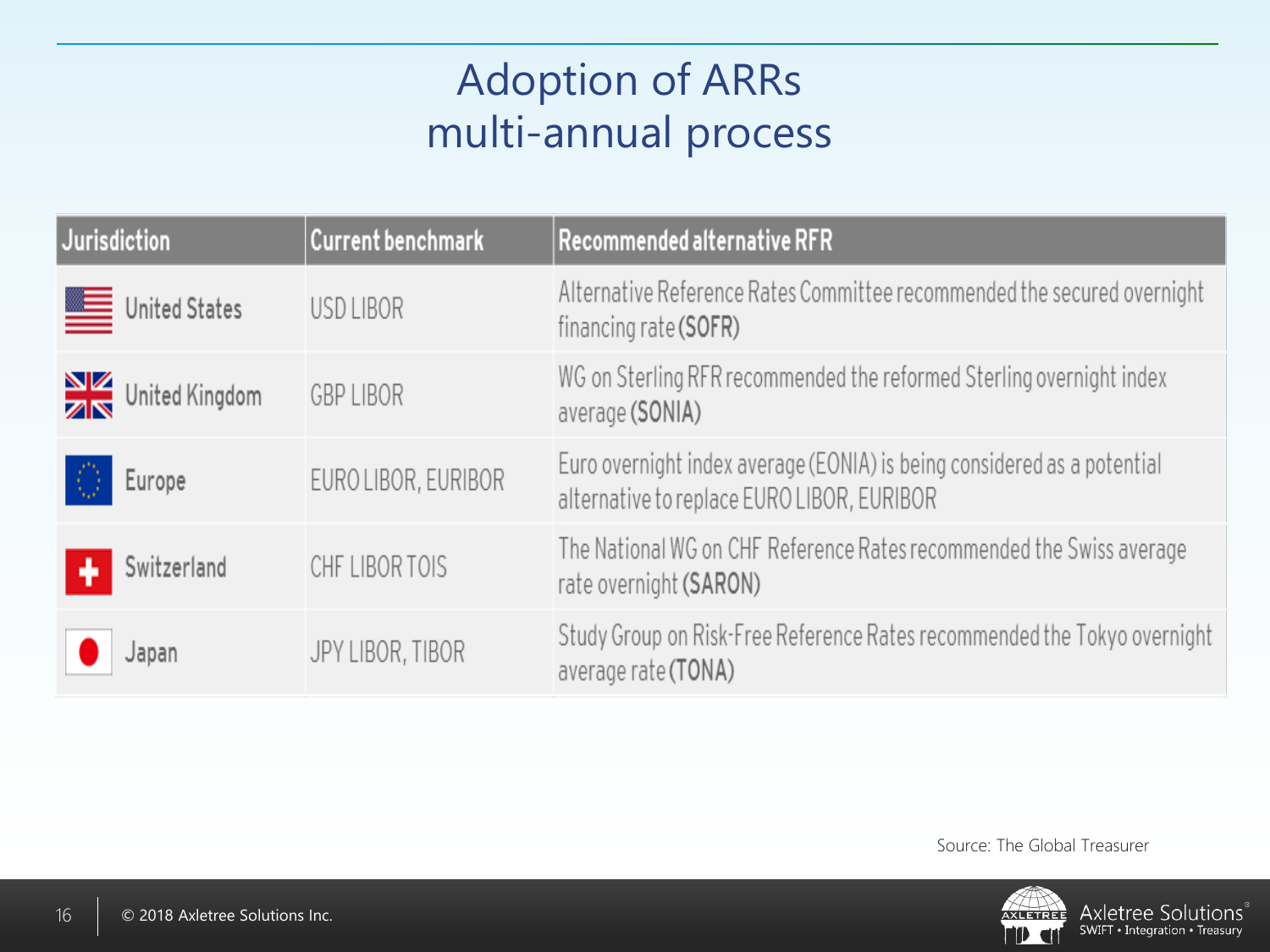### Adoption of ARRs multi-annual process



Source: The Global Treasurer

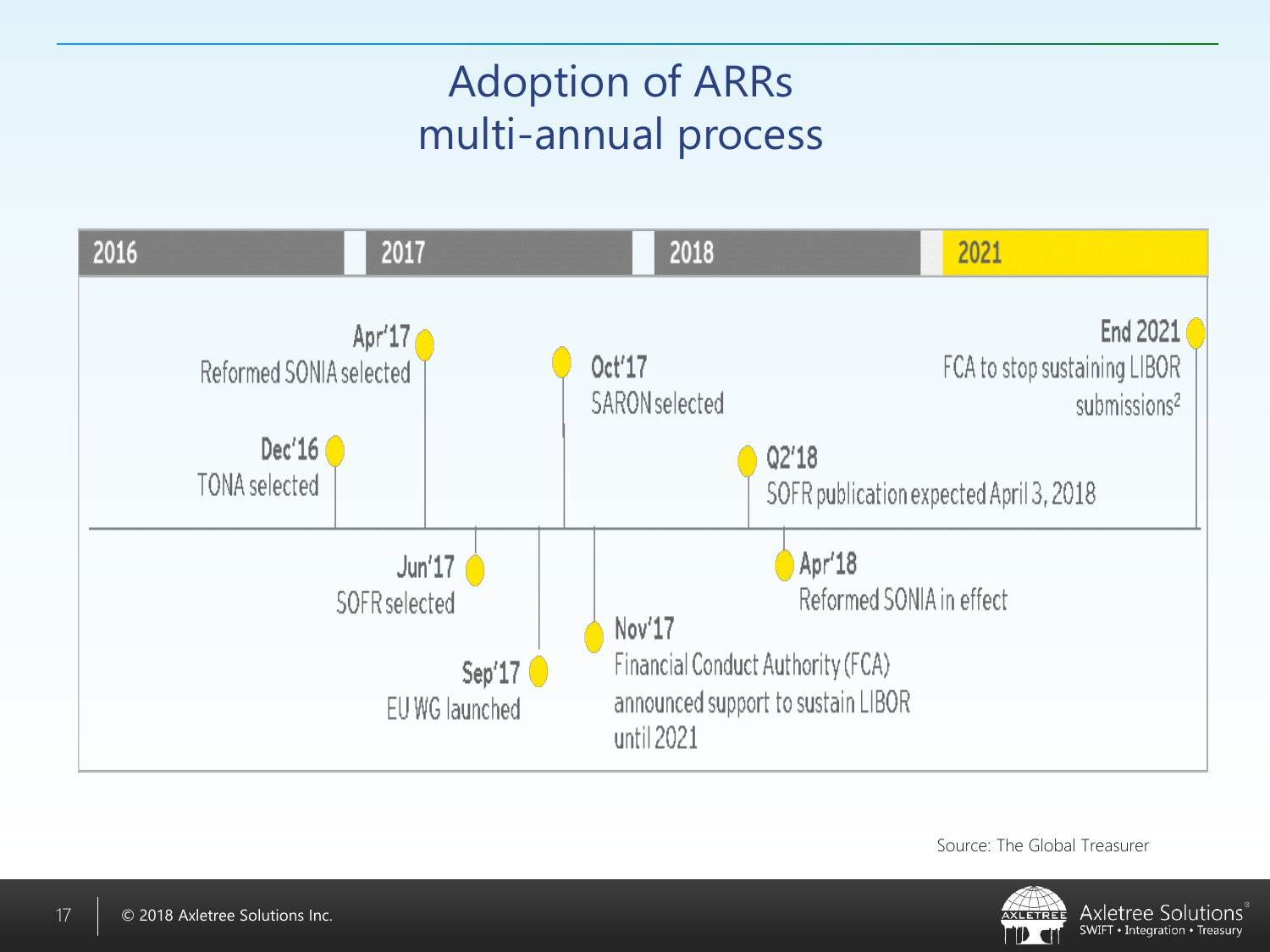# Key Takeaways

| Benchmark rate<br>term structures | Global<br>consistency                           | Liquidity of new<br>and legacy<br>products          | Credit spread<br>differential                                     |
|-----------------------------------|-------------------------------------------------|-----------------------------------------------------|-------------------------------------------------------------------|
| System<br>infrastructure          | Fall back<br>provisions -<br><b>Derivatives</b> | Fall back<br>$provisions -$<br>Corporate<br>lending | Fall back<br>provisions - Debt<br>and floating rate<br>securities |
|                                   | Benchmark rate<br>for hedging                   | Tax consequences                                    |                                                                   |

Source: PWC